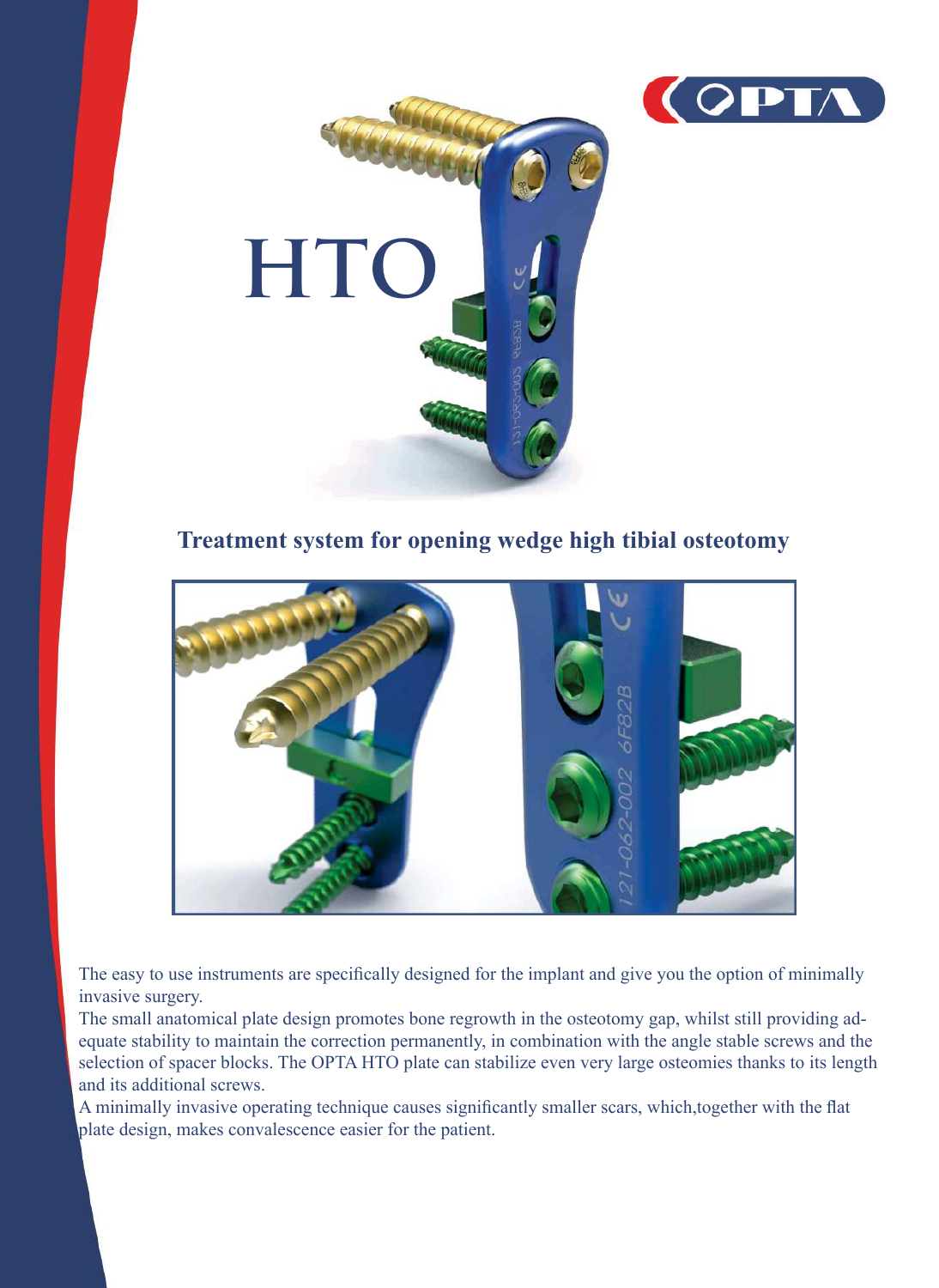

# **Indication**

A patient who can be considered for high tibial osteotomy experiences localized, loaddependent pain on the inside of the knee, which often occurs during sporting activity but which ideally disappears again in rest periods. An arthrotic alteration in the medial compartment should be clearly identifiable on the patient X-ray, with the lateral compartment showing no major defects. •Unicompartmental arthrosis with varus deformity of the leg axis

- 
- •Varus deformity < 10° with stable ligaments
- •Up to 65 years of age, depending on activity level
- •Minimum ROM 0-120°
- •Preferably not significantly overweight
- •Extension deficits must be taken into account and compensated for in the osteotomy planning
- •Correction up to 10°

## **1.Approach**

The approach is through a skin incision distal to the proximal medial tibial plateau. The OPTA HTO plate must be implanted into the bone. To do this, the pes anserinus must be lifted off far enough to allow the plate to lie underneath it. Alternatively, it may be severed sharply and sewn up again over the implant after the operation. The tibial head must be freed far enough in a dorsal direction so that the soft tissue protector can be safely pushed behind the tibial head bone.

### **2.Inserting the K-Wires**

The ø 2.0 mm K-wires are inserted into the tibia using the drill guide.The drill guide presets the insertion angle of 10° rising towards the fibular head.



**3.Resection**

**3-1.**The drill guide is removed after insertion of the K-wires.

The implanted K-wires serve as a resection guide, as well as providing stabilization for the proximal tibia head to prevent a fracture.

**3-2.**The inserter can be screwed on to the resection block and used as a handle.

The resection block can then be pushed toward the tibia using the K-wires.



**3-3.** The slot in the resection block serves as a guide for the resection blade.

Before repositioning, the soft tissue protector is pushed behind the tibia to protect the dorsal vascular structures.

The resection blade is inserted into the resection slot. The tibial osteotomy is performed underneath the K-wires to avoid infraction of the tibial head.

An osteotomy can also be performed on the tuberosities.

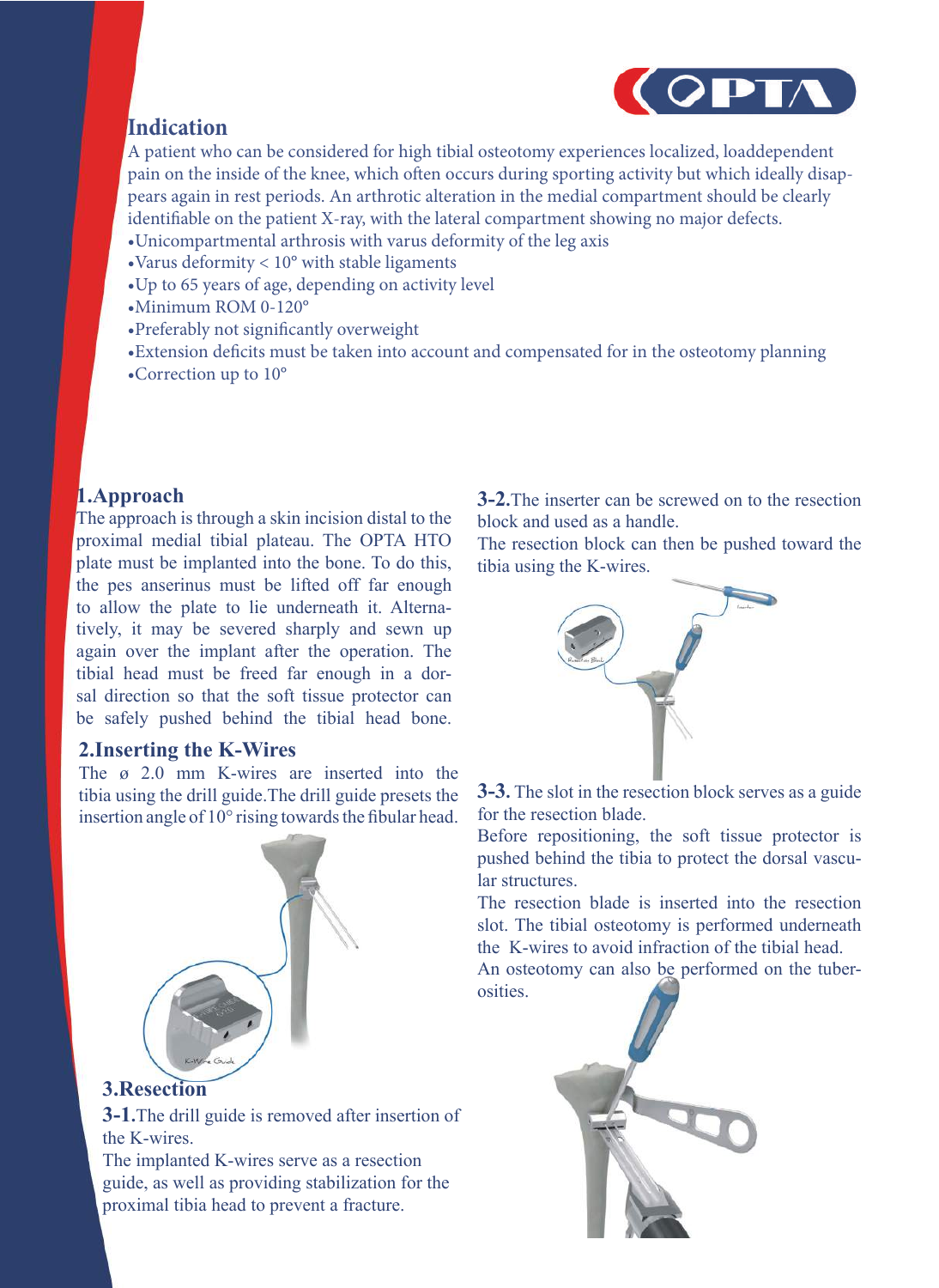

### **4. Define wedge height**

The chisels are then removed and the gap is opened to the required height and held in position with the retractors.

The trial spacer blocks can be used to check the correction that has been achieved and to define the height of the spacer block required.

To do this, the trial spacer block is inserted into the opened osteotomy gap.



## **5.Implantation**

**5-1.**The implantable spacer block of the height defined by the trial spacers is screwed onto the inserter and introduced into the osteotomy gap.

If the gap height does not exceed 10 mm, it is not essential to fill the gap with additional bone material.

**5-2**.The HTO plate is applied to the bone and connected to the spacer block with the fixing screw. To do this, the fixing screw is inserted through the long screw slot in the HTO plate and tightened slightly.At this point, the position of the plate can still be altered rotationally or in a proximal or distal direction. As soon as the required position has been achieved, the screw is securely tightened using the screwdriver.



**5-3.**In preparation for implanting the screws, the drill sleeve is first attached to the OPTA HTO plate and the borehole is then pre-drilled using the drill.



**5-4**.After pre-drilling, the required screw length is determined using the correctly-sized drill or the screw depth gauge.



**5-5.**The screw is then implanted with the self-holdingscrewdriver.

This process is repeated until all the cancellous and cortical screws have been implanted. It must be ensured that the direction set by the drill is followed.